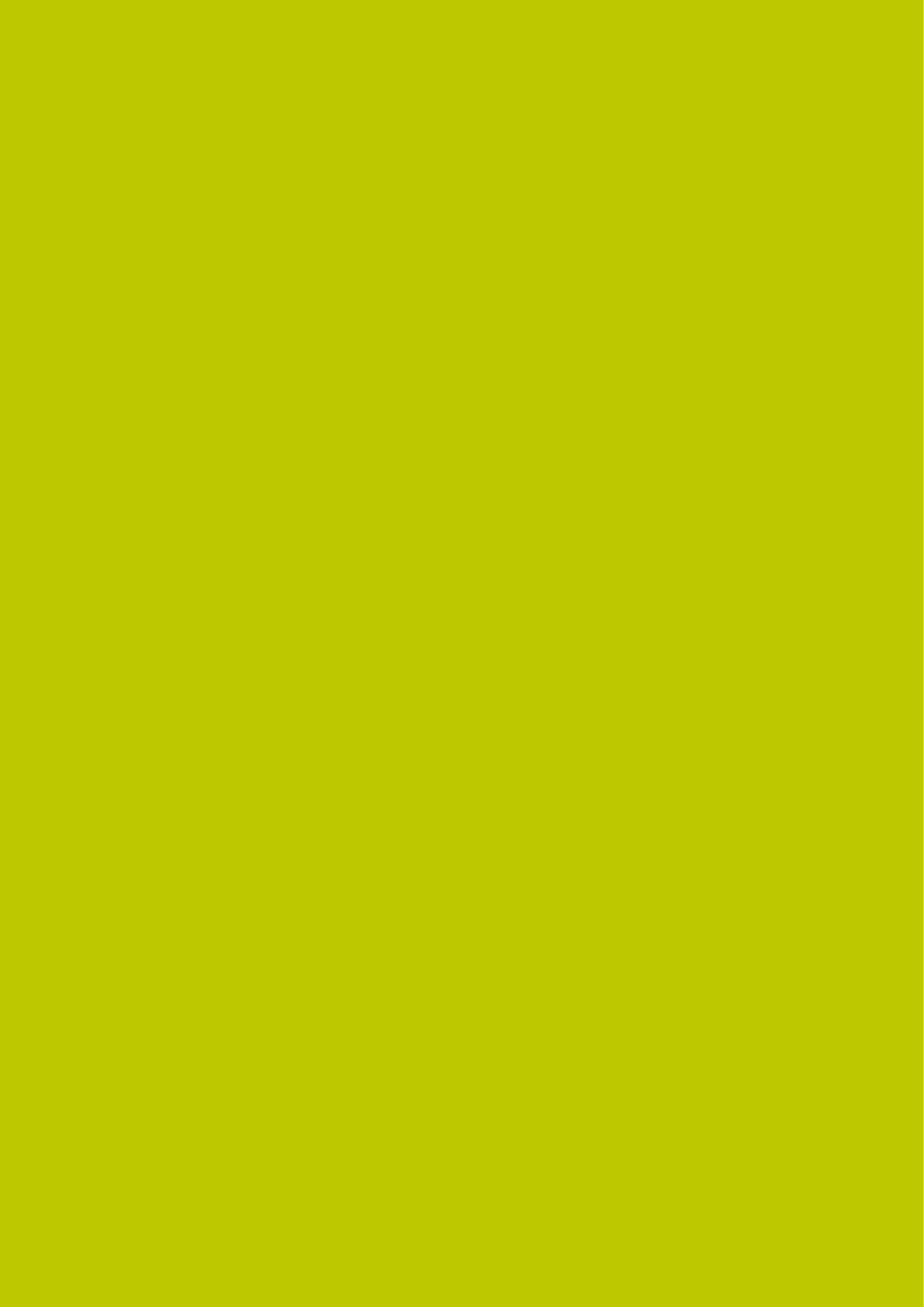## Change is coming but who's driving?

### The risks, challenges and opportunities of open payments

In the first report from the CFO Payments Pulse, published in June 2017, we identified healthy potential for new technologies and new commercial payment types, as well as a healthy degree of optimism among CFOs, CPOs and treasury departments in corporates across a diverse range of sectors. Those findings still stand. Potential and optimism have in no way diminished. There is a largely receptive audience for new ideas and new approaches to commercial payments. There is also an acknowledgement that embedded systems, attitudes and relationships present a number of challenges on what is already a complex and nuanced journey to a more open payments culture. Awareness of the risks is high, while resources are low; and concern about the scalability of

new solutions and their providers' stability remains. However, the move towards a more open banking ethos, the advent on PSD2 in Europe, and impetus from retail consumers could all be the catalysts for change in commercial payments.

In this paper, we look in more depth at the opportunities – as well as the challenges and hurdles – presented by the move to open payments. As the responses to the survey show however, driving the change will require significant cross-industry collaboration. An effort that will need to combine the drive of fintechs with the engine of the banking sector to encourage CFOs to take full advantage of a growing array digital payment tools now available to them.

8 of CFOs want to<br>increase their<br>collaboration with nayment increase their outsourcing or collaboration with payment suppliers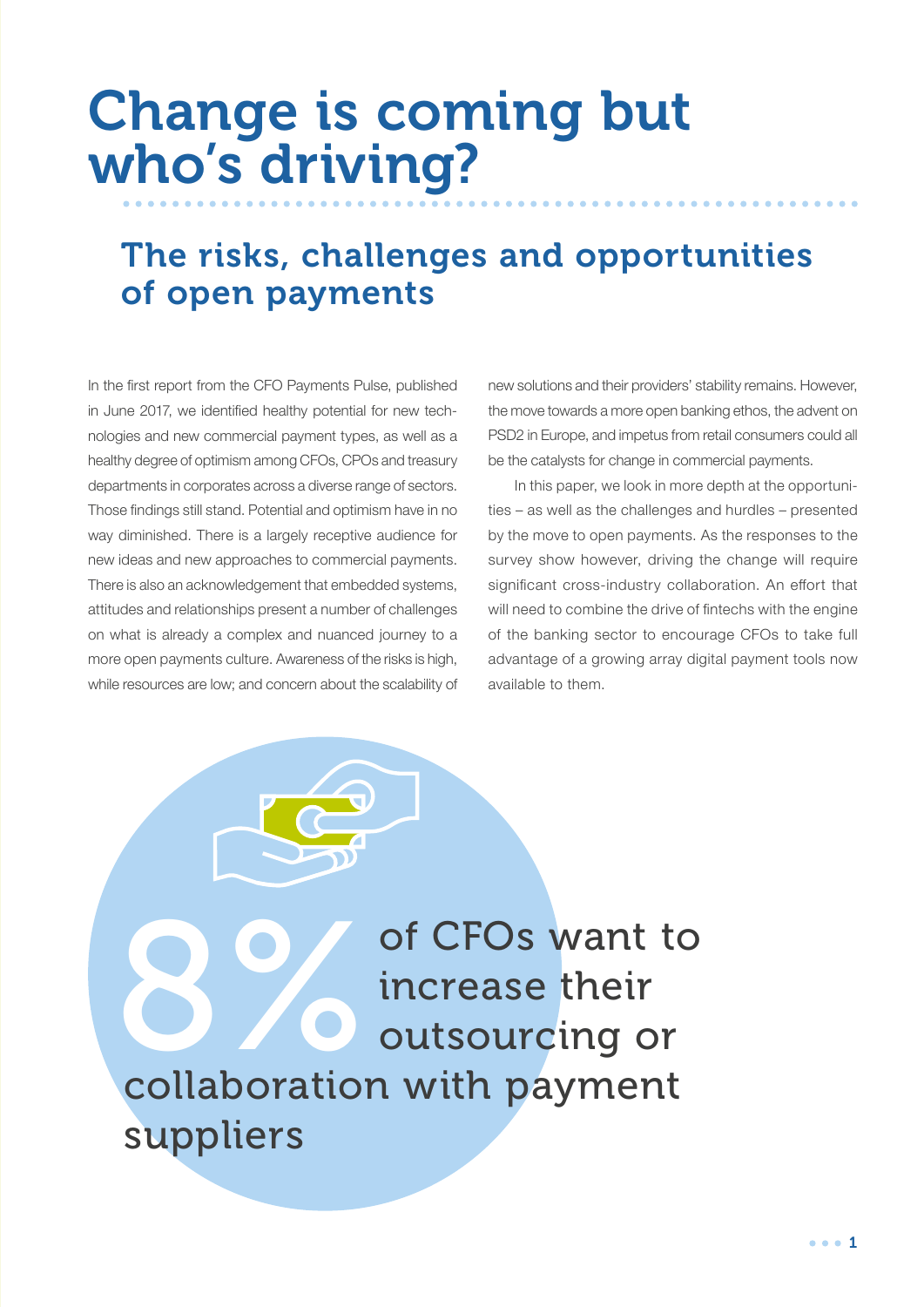# Priorities and fundamentals

The banking sector itself is going through a period of unprecedented change. However, there is little to indicate the existential change on the horizon within the corporate treasury departments that make up banks' commercial customer base. The latest research conducted for this Payment Pulse series, shows that for CFOs, CPOs and treasury departments core business fundamentals remain the main priority. As before, respondents were asked to choose their top three priorities and rank them in order. Of the seven categories to choose from, there were two distinct groups. The first group consists of:

- 1. Cost reduction
- 2. Risk mitigation
- 3. Increasing competitiveness

These three goals appeared in respondents' 'top three' most often, and there was not much to choose between each of the three. Cost reduction was the top priority for both large and small companies (those with an annual turnover of less than \$10 million). Although slightly fewer respondents at larger companies selected 'increased competitiveness' as one of their top three choices, when they did select it, they were more likely to make it their number one priority. Similarly, among smaller companies, increasing competitiveness narrowly beat mitigating risk to second place.

The second group got significantly less votes and lower overall rankings than the first group. There is a notable gap between 'increasing competitiveness' in third place overall

and 'testing new products and services', which came fourth overall and topped the second group, as follows:

- 1. Testing new products and services
- 2. Increasing supplier collaboration and outsourcing
- 3. Restructuring existing relationships
- 4. Supplier rationalisation

In this group, the main difference between larger and smaller companies was that bigger firms put 'testing new products' on a par with 'restructuring existing relationships' – although supplier rationalisation remains at the bottom of the list for all companies. As we noted in our first edition of the Payments Pulse, this suggests that there is an appetite out there for new products and services within corporate treasury departments – once the operational essentials have been addressed. Moreover, this is a slightly higher priority than categories that explore new ways of working with suppliers, partners and other stakeholders. Overwhelmingly however, insights from interviews with treasurers reveal that while finance teams are on the look out for ways of doing things differently, in reality they are, and will continue to be, heavily reliant on the banks to introduce them to new innovations. This implies however of course a degree of openness by banks to work with external providers. As one CFO told us: "banks must work together on implementing the same level of technology and payments set-up but I think this is a step too far [for them]."

#### 18% 6% 9% 27% 9% 24% 8% Large Companies Small Companies All Companies Improving **Competitiveness** Supplier rationalisation Restructuring existing relationships Cost reduction Testing new products and services Risk mitigation Increasing supplier collaboration and outsourcing 23% 21% 6% 8% 26% 9% 22% 8% 6% 7% 26% 9% 20% 8%

#### What are the top 3 priorities for CFOs, CPOs and Treasury departments in 2017?

Source: CFO Pulse, Ixaris September 2017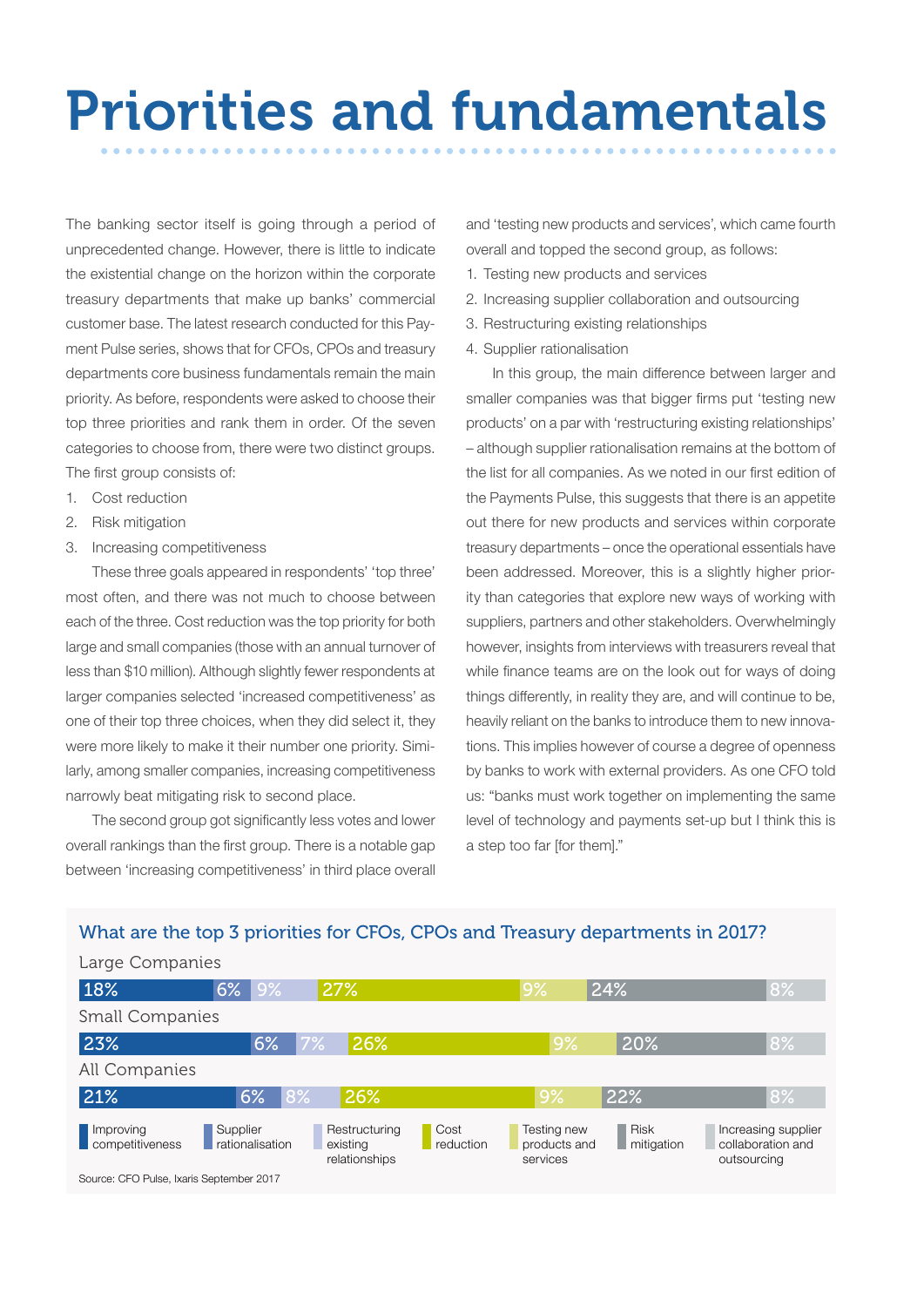THE STRING OF OUR OF CFOS feel they<br>move for payment approval automation for payment approval, 69% from invoice delivery or capture

## Automation not experimentation

These priorities were also evident when CFOs and treasurers were asked about their incentives for using new types of payment technology. Business process automation and efficiency topped the list, suggesting that many CFOs rightly see automating technology as a key enabler of any cost reduction and risk mitigation strategies they choose to implement. The survey also told us where CFOs expect to see the greatest benefit from automated business processes. When considering the entire payment lifecycle, the consensus among survey participants was that the following would all benefit – at least moderately - from automation:

- 1. Payment approval
- 2. Invoice capture
- 3. Reconciliation
- 4. Ordering and procurement
- 5. Invoice approval
- 6. Consolidating payment execution processes
- 7. Remittance delivery
- 8. Maintaining master vendor records

would benefit

from more

Of all these functions, reconciliation was most often seen as the area that would benefit a lot from automation – although among smaller companies, invoice approval scraped ahead in the rankings. At the other end of the scale, ordering and procurement was most commonly cited when respondents were asked to identify areas that would not benefit at all from business process automation. Once again, there was a very small difference between smaller and larger companies: in this case,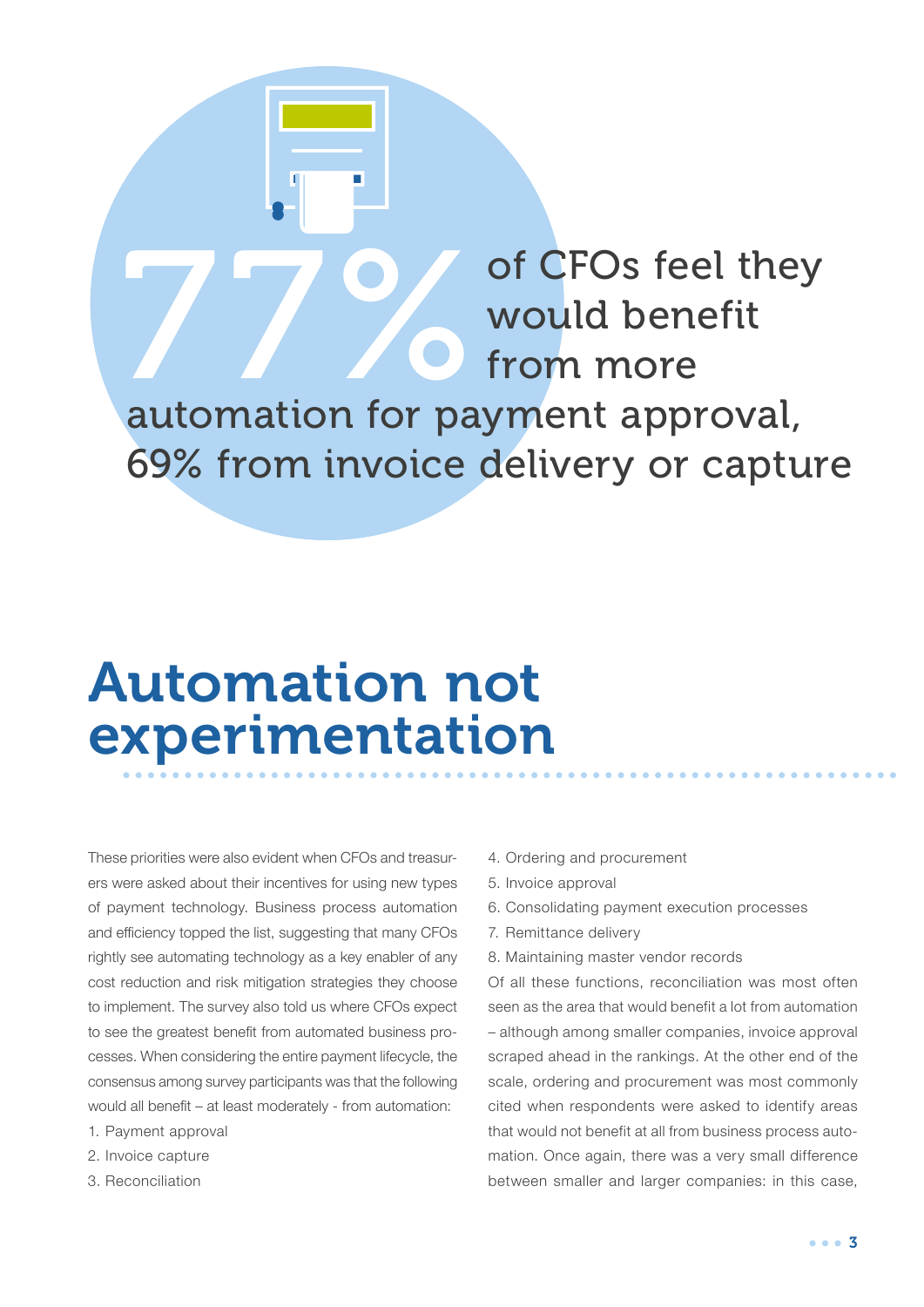#### "Banks must work together on implementing the same level of technology and payments set -up but I think this is a step too far [for them]."

#### CFO, global technology company

a greater number of bigger firms decided that it was remittance delivery that would not benefit at all from automation.

A number of companies indicated that all these functions would benefit from automation. A similar number indicated that none of them would. But the overwhelming majority gave a mixed response, carefully selecting which areas would benefit and by how much, as well as areas that they considered not relevant.There is clearly an appetite in corporate treasury departments for higher levels of automation: an appetite that many emerging technology providers are able to fill.

The second biggest incentive was not, nor surprisingly, to reduce costs or make savings. Meeting pressure on margins came next, followed by reducing dependency on existing institutions and accessing credit or additional working capital stream, which were clustered together with very similar scores. However, at the bottom of the list was 'testing or trialing what is out there'. Although testing new products and services is emerging as one of the CFOs' priorities for 2017, there is very little interest in looking at new technology simply for the sake of it. New technology has to have clearly outlined purpose and proven benefits if it is to attract the CFO's attention.

This hints at one of the challenges that potential technology providers in this space must overcome: the sense of inertia that can overcome harried treasury departments. As Bob Novaria, Partner at Treasury Alliance Group and the former treasurer at BP America put it: "Many treasurers work on the basis that if it ain't broke, why fix it? They won't spend money until they have to."

This sentiment was echoed by David Blair, Managing Director Acarate Consulting, who pointed out: "[Treasurers] want to see what everyone else is doing



Source: CFO Pulse, Ixaris September 2017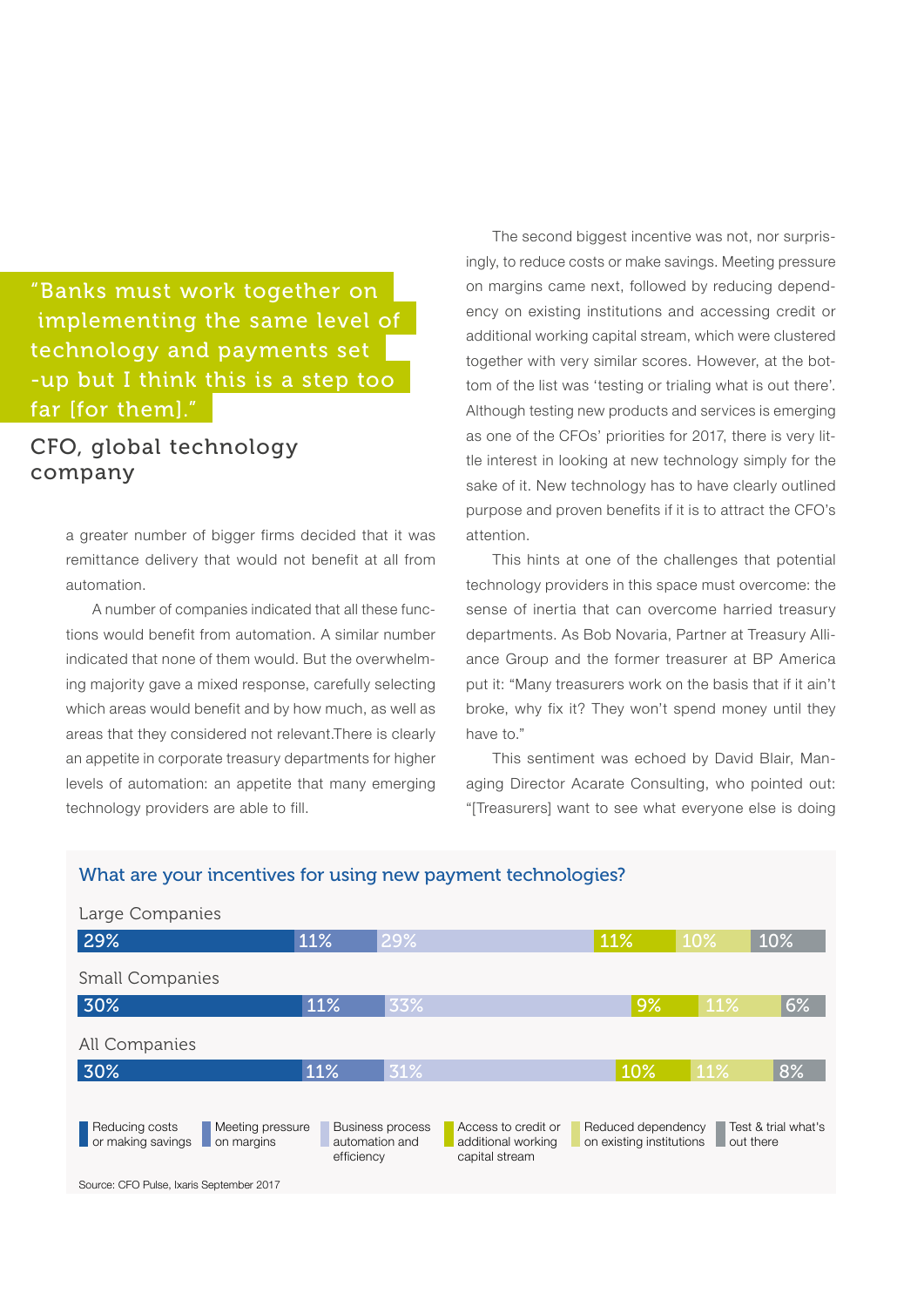#### How much would you benefit from payment automation for the following areas?

| Invoice approval                                                                       |     |     | Invoice delivery/Capture                     |     |     |
|----------------------------------------------------------------------------------------|-----|-----|----------------------------------------------|-----|-----|
| 7% 30%<br>6%                                                                           | 38% | 18% | 7%7% 22%                                     | 47% | 17% |
| Vendor master record maintenance                                                       |     |     | Consolidation of payment execution processes |     |     |
| %15%<br>21%                                                                            | 30% | 47% | 7% 32%                                       | 35% | 17% |
| Ordering/Procurement                                                                   |     |     | Payment approval                             |     |     |
| 6%11% 19%                                                                              | 39% | 24% | 2%6% 30%                                     | 47% | 14% |
| Remittance delivery                                                                    |     |     | Reconciliation                               |     |     |
| % 11% 23%                                                                              | 33% | 22% | 5% 6% 34%                                    | 39% | 15% |
| con't know Not relevant Would benefit a lot Nould benefit moderately Nould not benefit |     |     |                                              |     |     |
| Source: CFO Pulse, Ixaris September 2017                                               |     |     |                                              |     |     |

it first: they are not a very experimental bunch. There are exceptions, but that's a fair statement in general."

Returning to the survey, we can see illustrations of this attitude in action. For example, when asked how their use of cheques, credit transfers, direct debits and commercial cards (including virtual cards) would change in 2017, 'stay the same' was by far the most

common answer overall. Of the four possible options in four separate categories, it accounted for just under half of all responses. Even the predicted plummet in the use of cheques couldn't dislodge 'stay the same' from the top spot.



#### How will your anticipated use of the following payment products change in 2017?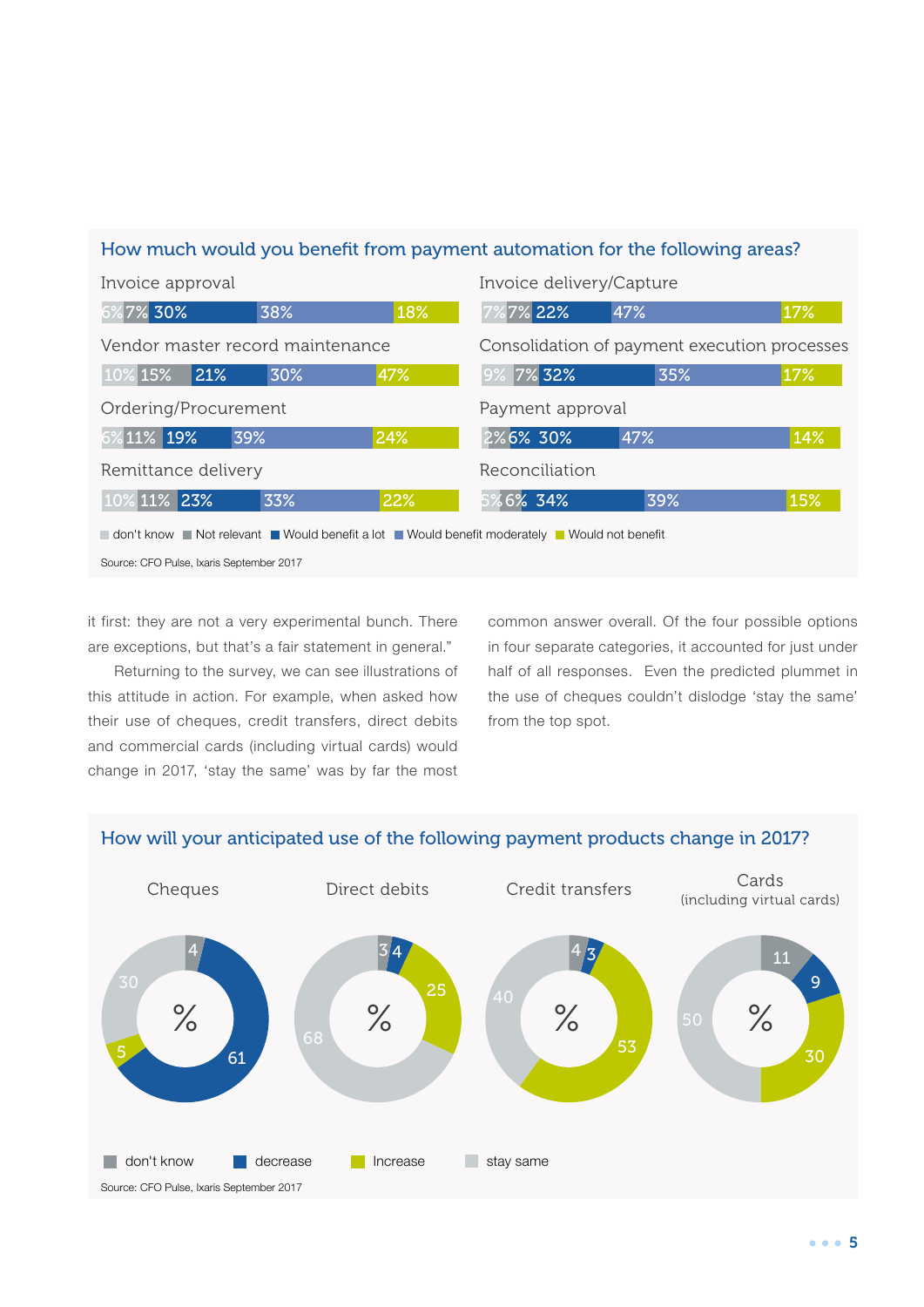# Green shoots or feet of clay

There is an inherent conservatism here that is not necessarily specific to payments and related technology, but which certainly influences take up among corporate customers. For many years that conservatism has been echoed in the banks with whom treasury departments have the most trusted relationship. As Novaria put it: "Treasurers are not first movers and they are risk averse. They'll just wait for their banks to tell them what to do."

Nonetheless, there are signs that the opportunities for more innovative suppliers of payment services in the commercial sector are growing. Anecdotal evidence from Ixaris suggests that there is almost always someone within the finance team who is keen to find ways of doing things differently to the way that banks offer. They may not be the loudest voices as yet, but these individuals are playing a critical role in moving payments culture forward.Then there is the desire to reduce costs. This reflects the reality of treasury life where certain functions remain unreasonably and unnecessarily expensive. The margins of incumbent suppliers for cross-border payments and foreign exchange, for example, mean that these areas are ripe for challenge from newer and nimbler providers.

The rush of innovators in the consumer or retail

"Treasurers are not first movers and they are risk averse. They'll just wait for their banks to tell them what to do."

Bob Novaria, Partner, Treasury Alliance Group space has led to companies like Zoom in the US and Transferwise in Europe taking on the traditional currency providers. Yoni Arbel who leads the treasury products team at Transferwise, acknowledges that CFOs with small teams don't have time to properly research solutions on top of creating the new infrastructure to move to new suppliers. He points out, however: "In the next two years we will see a lot more businesses using our services. Challenger banks are already collaborating with us and it will not be long before first-tier banks realise that they will lose business if they don't use Transferwise for their customers."

Smart CFOs are looking at the retail sector for inspiration and potential crossover. This more positive interpretation is also reflected in the quantitative results from the survey. Look again at what incentivises treasurers and CFOs have to adopt new payment technology: there is some interest in reducing dependency on existing institutions. Although some way behind process automation and cost reduction, this was the third most common driver for adopting new payment technologies among larger companies. That is not quite true for smaller companies, who are slightly more reluctant to look for new ways of managing their external relationships. For firms with less than \$10 million turnover, reducing dependency on existing institutions came fifth in their list of reasons to use new payment technologies – just above testing and trailing what is out there. We might expect these smaller companies to be more able to adopt new payment processing services from innovative Fintechs. But where this operational flexibility exists, it is often countered by lack of resources needed for implementation.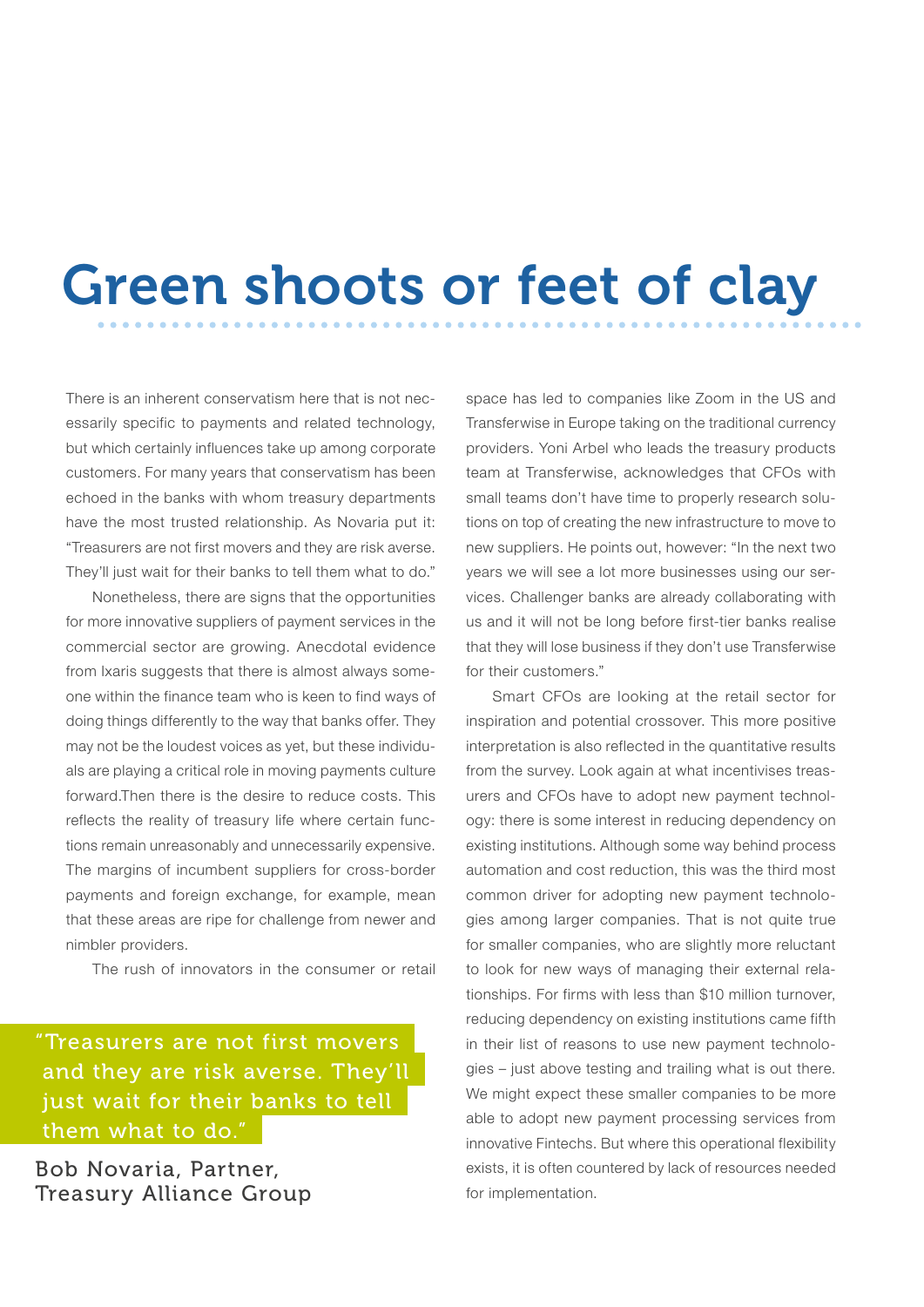THE CONSIDERED COMPANIES SAID COMPANIES SAID THE COMPANIES SAID THE COMPANIES SAID THE COMPANIES OF SAID THE COMPANIES OF SAID THE COMPANIES OF SAID THE COMPANIES OF SAID THE COMPANIES OF SAID THE COMPANIES OF SAID THE COM 69% of large companies said that the ease of payment product use is the leading priority

## New suppliers and old friends

In January 2018, the EU's second payment services directive (PSD2) will come into effect. Among other things, the new directive mandates that established financial institutions open up their customer and transaction data to new types of payment service provider. The goal is to encourage greater levels of innovation within Europe's banking sector, and to create a more competitive landscape in which bank customers can take advantage of new products and services being developed by innovative Fintech companies. Although PSD2 is confined to the EU, its effects are likely to ripple out beyond the continent. PSD2 is in effect putting a rubber stamp on an existing trend towards a more open banking and open payments environment. For banks the effects could be dramatic. Industry analysts have described several new business models for financial institutions. These

"[Treasurers] want to see what everyone else is doing it first: they are not a very experimental bunch. There are exceptions, but that's a fair statement in general."

David Blair, Managing Director, Acarate Consulting

range from the compliance only model in which banks are simply providers of data and liquidity to the 'hub' model in which banks become a one-stop app shop for all kinds of financial and related services.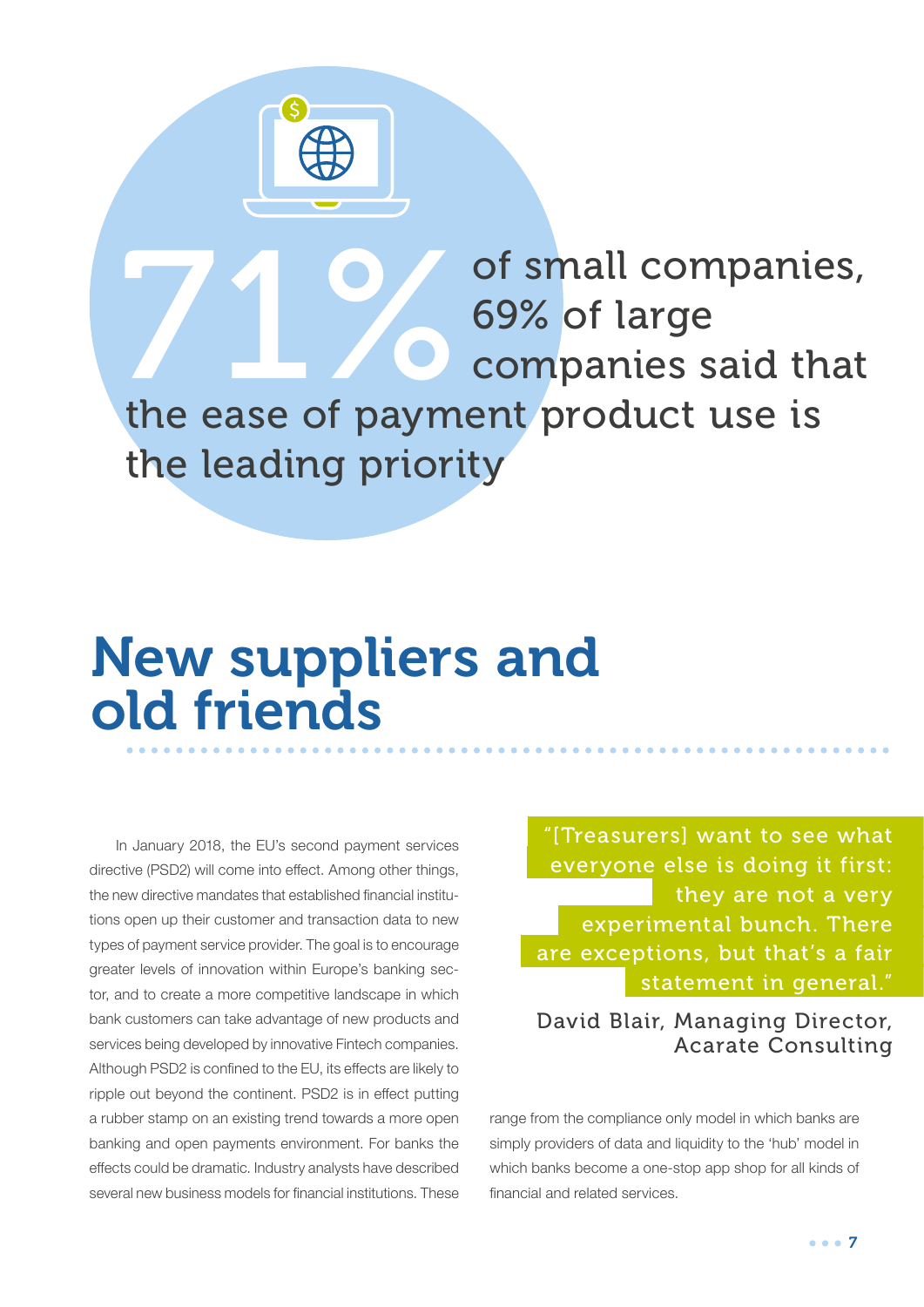To date, the language around open banking has been more frequently directed towards the consumer rather than the business customer. The new payment providers are often disruptive Fintechs that are discussed in the same breath as more familiar names from the consumer technology space. Explanations of the APIs required to make the system work are illustrated with reference to the new digitally native giants of the digital consumer space: Amazon, Uber, or AirBnB. The lightweight, real-time, agile world that these Silicon Valley favourites embody is often at odds with the compliance-driven environment of inflexible legacy platforms with which most CFOs and treasurers are familiar. Whereas new payment providers like PayPal and Square are seeing adoption rates grow among merchants and retail customers, take up is much slower within the B2B space. Only one participant in the survey (whose turnover was greater than €200 million) said that they currently use PayPal alongside their commercial cards, cheques, direct debits, credit transfers, wire transfers and cash.

Nonetheless, open banking does create new possibilities as the financial institutions that CFOs trust converge with the innovation that they need. Not least because in the new environment, trusted banks act as the honest broker between commercial customers and innovative Fintech products and services. For some time, experts at Gartner and elsewhere have been advising bank CIOs to develop their own incubator network to bring the best of Fintech innovation under their wing as a means of addressing the changes wrought by Open Banking. We have seen more banks adopt the incubator model as a cost-effective means of harnessing innovation, especially in the decade since the global financial crisis. This is by no means the only model for Fintech innovation, but it is an increasingly well established one that should be particularly attractive to risk-averse, bank-dependent CFOs. The stage is therefore set for a more collaborative and partnership focused approach in which established financial institutions, their commercial customers and disruptive Fintechs work together for mutual benefit.

47 O of CFOs don't<br>expect to<br>use of navment methods expect to change their use of payment methods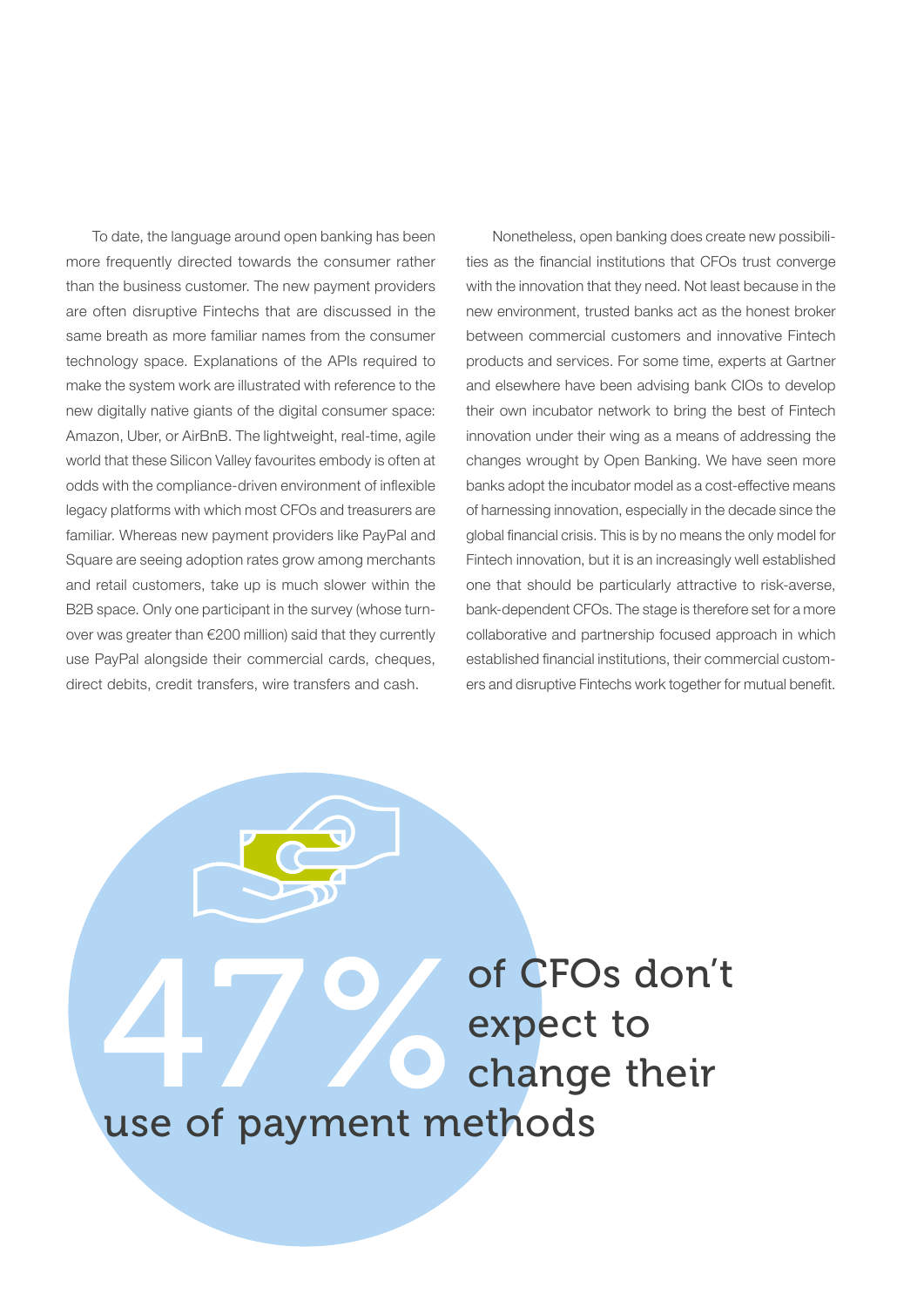## Open banking and commercial payments

### For banks

Although the move to more open banking has in part been driven by a new cohort of digitally native customers who are looking for the same connectivity and service levels from their banking provider as they get from entertainment providers, holiday rentals and car share services, there is a great deal of value to be had from commercial customers

The challenge for established banking institutions is cultural, technical and financial. Cultural because it requires on the one hand a more open – although not necessarily more frequent – dialogue with commercial customers, and on the other a more collaborative approach to Fintechs and other partners.

Technical because sclerotic legacy platforms that silo data, functions and insight are ill suited to the open banking environment. Replacing them with modern, open systems not only opens up the possibility of customer-centric, multi-channel payment services for both retail and corporate clients, it enables them to take on a valued role that avoid disintermediation from the payments lifecycle.

Financial because in this new environment traditional revenue streams and are likely to change shape or be eliminated altogether. It requires a radical rethink of the business model when the monopoly on customer data is no longer in place.

### For CFOs and treasurers

Open banking presents a major opportunity for finance officers to overhaul bureaucratic processes, and develop technology-enabled strategies to support the overall aims of the business. Banks are being obliged to change their own business models through a combination of market forces and new regulation. New products and services to enable payments will become available through long-established banks – as well as more recent challengers.

CFOs have the opportunity to retain trusted relationships that reassure all internal and external stakeholders, while exploring innovation in a relatively safe environment. By keeping the conversation open with banks, CFOs have the opportunity to direct the changes that banks are obliged to make in their own direction.

### For Fintechs and payment service providers

The opportunity here is for those financial technology innovators who understand that commercial payments are at least as valuable a source of revenue as retail payments. As we have seen, many CFOs already accept that key areas of the payments chain such as reconciliation will benefit from greater automation. Other areas of the survey also show that, when asked to select the three most important considerations when choosing a payment solution, 69 per cent of CFOs chose payment integration with banking and accounting systems - a strong indication that corporate treasuries are looking at ways to break down the traditional data silos that can constrain value creation.

Fifty-six per cent chose payment automation to reduce

manual controls, indicating traditional ways of working are no longer delivering either for the treasury or for the business as a whole, while 49 per cent chose payment approval. The top three answers have not changed since the first iteration of the Payments Pulse survey, suggesting that CFOs continue to be interested in automation and integration over functional specifics.Tapping into these concerns is likely to be the most fruitful approach for new providers to target, particularly as automation is essential for firms that are serious about sharing data and functionalities across their financial operations, with their other business units, and with external partners and suppliers.

However, there is a caveat. As we have pointed out: this is not a sector that experiments for the sake of experimenting.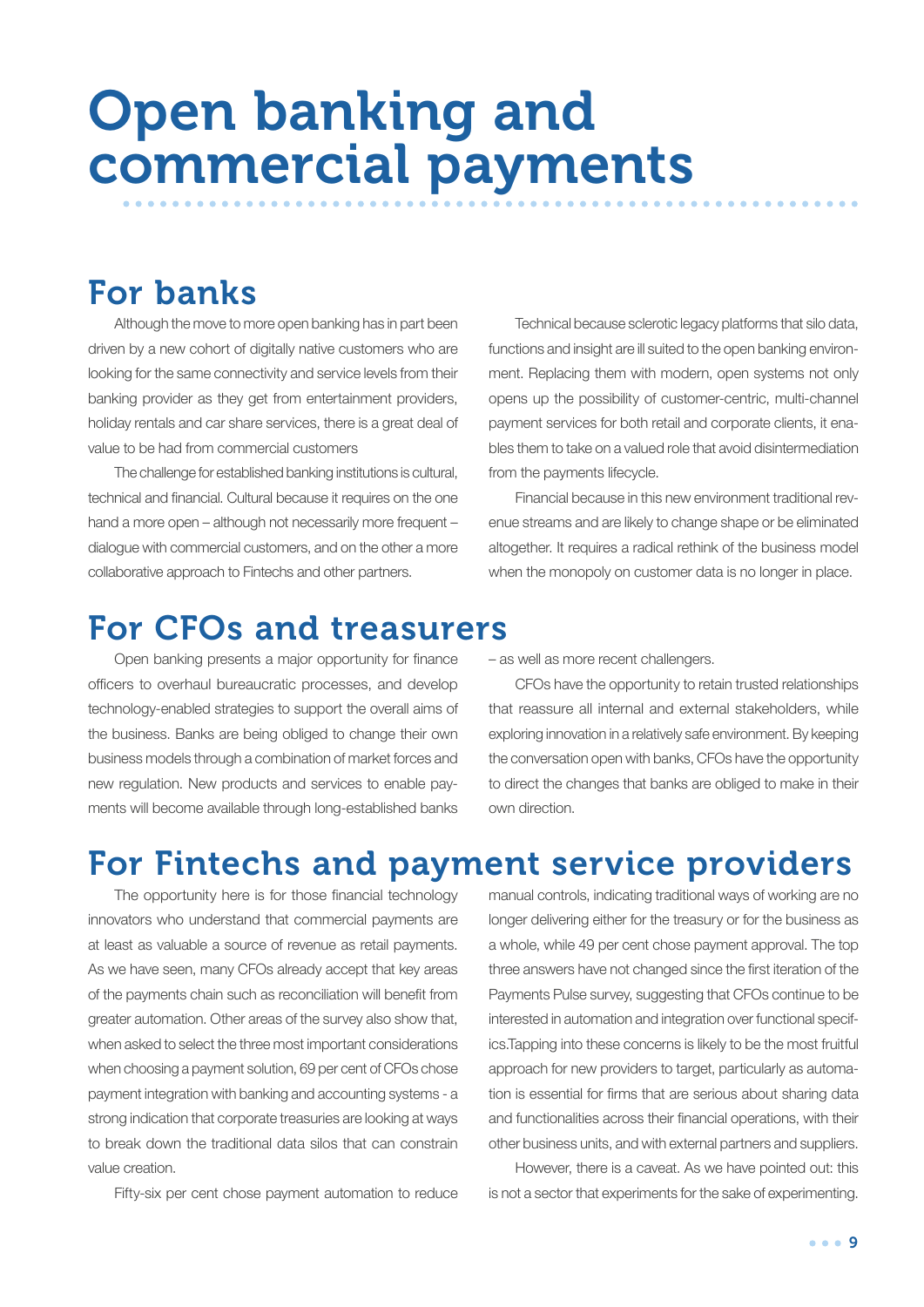

The lure of the new is not enough: solutions have to be carefully targeted at what CFOs actually want and need.

What suits a company with less than \$10 million in turnover may not suit one ten times the size. For example, we noted above that payment automation to reduce manual controls was an important consideration when selecting new technologies. However, in contrast to the 64 per cent of larger companies who put it in their top three, only 48 per cent of smaller companies did so. What CFOs like about their current preferred payment types is also a useful guide for new providers. Seventy-two per cent of survey participants gave ease of use as one of the main reasons they liked their current payment technology. Given the complexity within most treasury departments, the multiple regulations that different sectors and different geographies are exposed to, the demands of KYC

and AML compliance, and the isolated pools of data dotted round the business, this is not surprising.

The theme of ease and convenience can be seen again when more than 40 per cent of all participating companies – and 50 per cent of larger firms – said that supplier acceptance was the reason they liked their current payment options. Changing payments in the commercial ecosystem almost certainly requires Fintechs to have an ecosystem of their own – including banking partners - to deliver multi-lateral solutions.

Approximately 40 per cent of CFOs also said they liked the cost per transaction offered by their current payment systems. As we have seen throughout this paper, cost and cost reduction are a major concern for CFOs. A new solution that offers convenience and greater control in a complex environment is unlikely to win converts if the price remains too high.

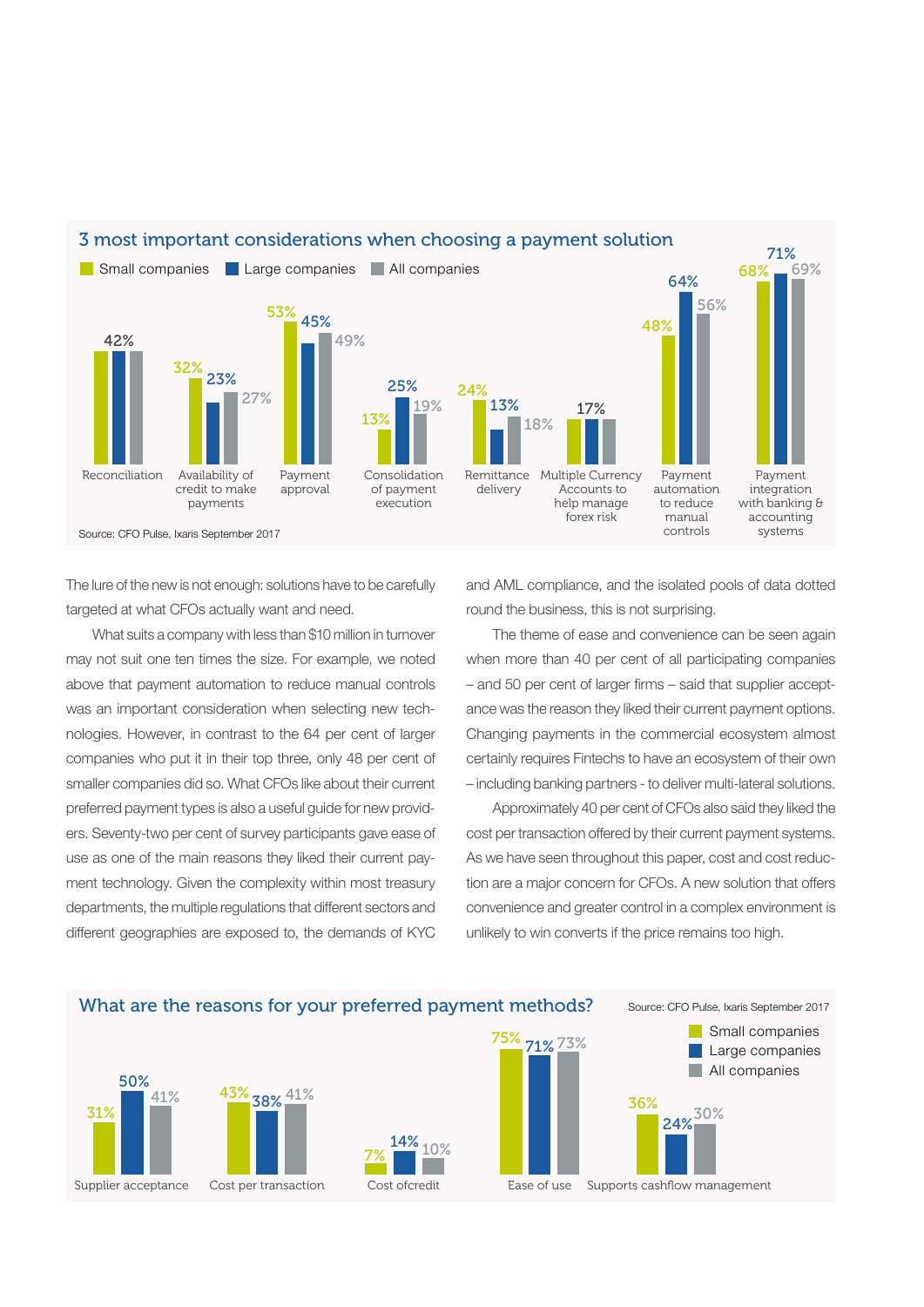

## Conclusion:

As we noted in our first paper, the scale of the commercial payments opportunity is encouraging news for incumbent financial institutions. It's also good news for employers of forward thinking CFOs who can expect more efficient treasury operations driving value throughout the business.

There is also a growing interest among CFOs in expanding their payments ecosystem, re-assessing the way they interact with current suppliers, and reducing dependence on existing institutions. They are still a minority, but one that is receptive to new ideas, new services and new ways of working - despite the general risk aversion of the industry.

The opportunities we noted in our earlier edition are most likely to be realised if all market players work together to embrace the changes being ushered in by the move to more open banking. Mutually beneficial relationships built

"Many treasurers work on the basis that if it ain't broke, why fix it? They won't spend money until they have to."

> Bob Novaria, Partner, Treasury Alliance Group

on a spirit of collaboration and partnership can be developed among established and disruptive providers – and their commercial customers – provided that regulations like PSD2 are seen as not just a compliance exercise but also a genuine opportunity for change.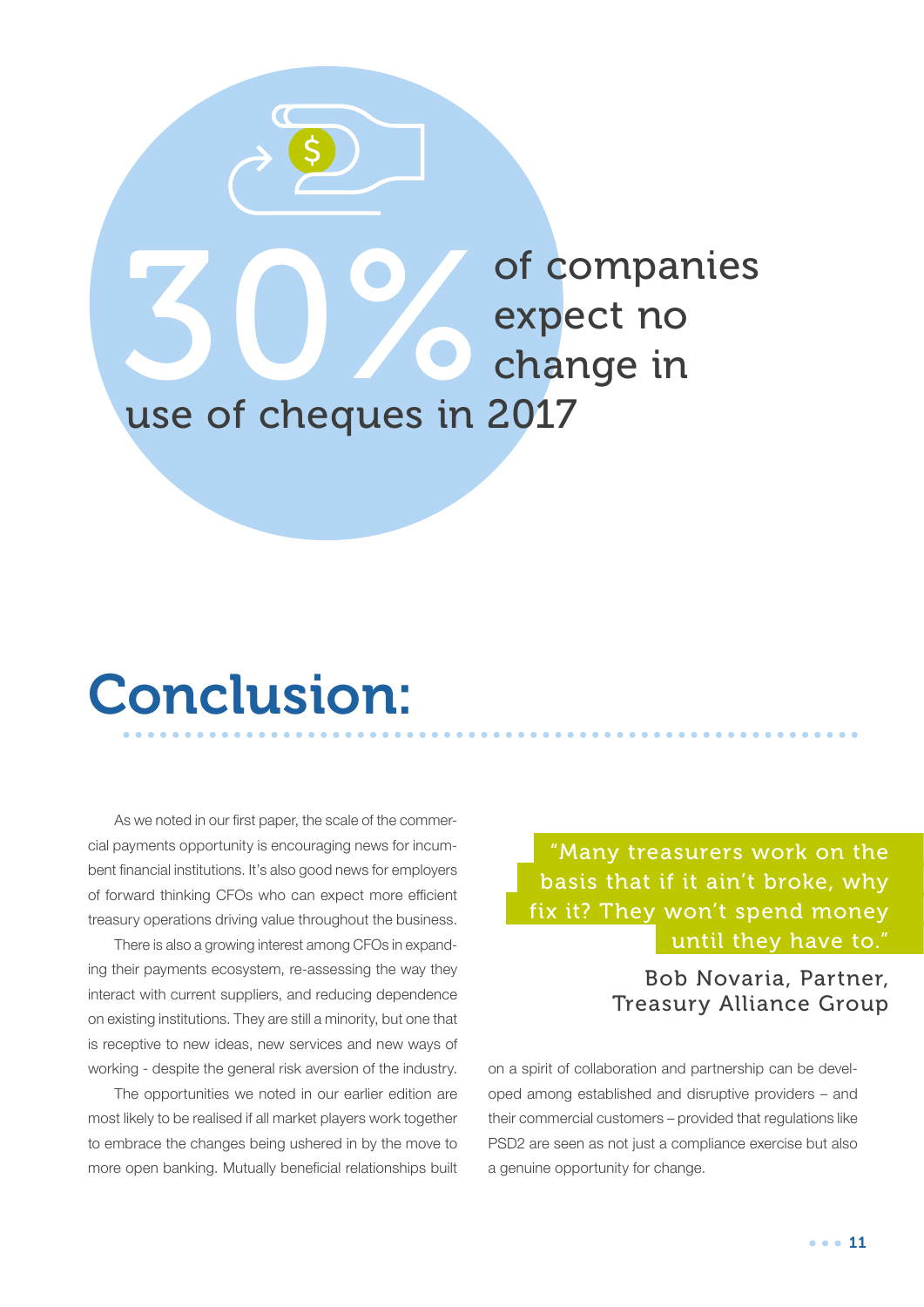# Methodology

The CFO Payment Pulse survey was carried out online between June and July 2017. More than 200 companies from the UK, mainland Europe, North America, Latin America and the Caribbean, the Middle East, Asia and Africa took part. Ninety-nine companies had a turnover of less than US\$ 10 million, 48 had a turnover between US\$ 10 million and US\$ 200 million, 43 had a turnover of more than US\$ 200 million, and 11 declined to give or did not know their turnover. Participants represent a diverse range of sectors including: charities, public authorities, blue-chip technology firms, fast-moving consumer goods companies, manufacturing, entertainment and hospitality, and financial services.